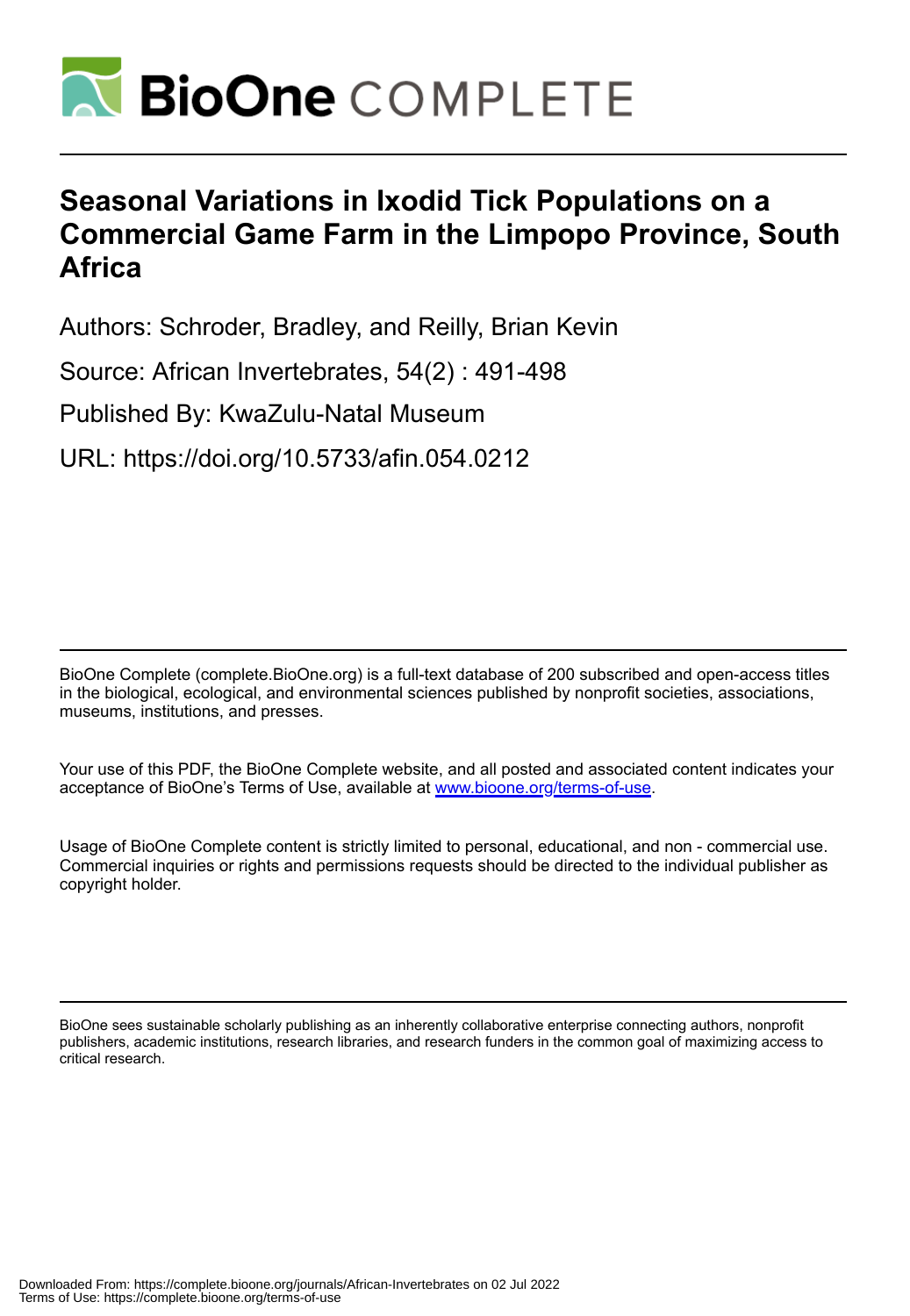African Invertebrates Vol. 54 (2): 491–498 Pietermaritzburg 28 November 2013

# **Seasonal variations in ixodid tick populations on a commercial game farm in the Limpopo Province, South Africa**

#### **Bradley Schroder** and **Brian Kevin Reilly**

Department of Nature Conservation, Tshwane University of Technology, P. Bag X680, Pretoria, 0001 South Africa; bradley.schroder@gmail.com

#### ABSTRACT

Despite the large number of surveys of ticks that have been carried out, there are almost no recent records of ixo did ticks from the Waterberg area, Limpopo Province, South Africa. Free-living ticks on a com mercial game farm in the Thabazimbi District, Limpopo Province, South Africa, were captured via 432 drags in eight sample sites from September 2003 to August 2008. The seasonal variations in oc currence of the ticks and details of their populations on a game farm, are described. Eight tick species have been collected, viz. *Amblyomma hebraeum*, *Haemaphysalis elliptica*, *Hyalomma rufipes*, *Rhipicephalus appendiculatus*, *Rhipicephalus (Boo phi lus) decoloratus*, *Rhipicephalus evertsi evertsi*, *Rhi pi cephalus zambeziensis* and *Rhipi cephalus* sp. The most abundant was the blue tick *Rh. (B.) decoloratus*. The data on the seasonal variations in tick num bers on the game farm can be used to determine the optimal time for applying tick control.

KEY WORDS: Acarina, Ixodidae, commercial game farm, free-living ticks, infestation, tick-borne diseases, population dynamics.

#### **INTRODUCTION**

Ticks are blood-feeding ectoparasites of mammals, birds, and reptiles throughout the world (Vredevoe 2006) and affect wildlife and domestic animal management globally, with approximately 896 species of ticks having been described (Guglielmone *et al*. 2010). Research on South African ticks commenced nearly 200 years ago and since then more than 80 tick species have been identified and documented (Walker 1991).

Ticks are important vectors of animal and human pathogens, and certain tick-borne diseases are of major importance throughout the world (Vredevoe 2006). Tick infestation is considered to be one of the main constraints to successful game ranching in southern Africa (Horak 1980; Lightfoot & Norval 1981; Norval & Lightfoot 1982). Various blood parasites are transmitted by ticks and some of them are considered to be the major cause of death of some wildlife species (Young  $\&$  Basson 1973; Grobler 1981; Light foot & Norval 1981). These tick-borne diseases include, but are not limited to, heart water di sease (*Ehrlichia ruminantium*) transmitted by *Amblyomma hebraeum* (bont tick); red water disease (*Babesia bigemina*) transmitted by *Rhipicephalus (Boophilus) decoloratus* (blue tick); and East coast fever (*Theileria parva parva*) and corridor disease (*Theileria parva lawrencei*) transmitted by *Rhipicephalus ap pendiculatus* (brown ear tick). Although wild animals native to a specific area are seldom affected by the endemic tick-borne blood parasites/pathogens, trans locations of hosts and/or ticks into non-endemic areas can result in severe losses amongst native animals (Lightfoot & Norval 1981). Other direct effects of ticks on their hosts include tick toxicosis, metabolic disturbances, anaemia and tick worry, which can result in production losses and/ or deaths (O'Kelly & Seifert 1969). It has been established that tick control can decrease the prevalence of tick-borne diseases (Tatchell 1992).

The present study is continuation of previous research conducted on a commercial game ranch in the Thabazimbi District, Limpopo Province, South Africa (Schroder *et al*. 2006). The control-free areas in the study area range from 450–1100 ha, where there

Downloaded From: https://complete.bioone.org/journals/African-Invertebrates on 02 Jul 2022 Terms of Use: https://complete.bioone.org/terms-of-use

http://africaninvertebrates.org

http://africaninvertebrates.org<br>urn:lsid:zoobank.org:pub:45CEFC55-BE74-4830-B1C9-4D1AD567564A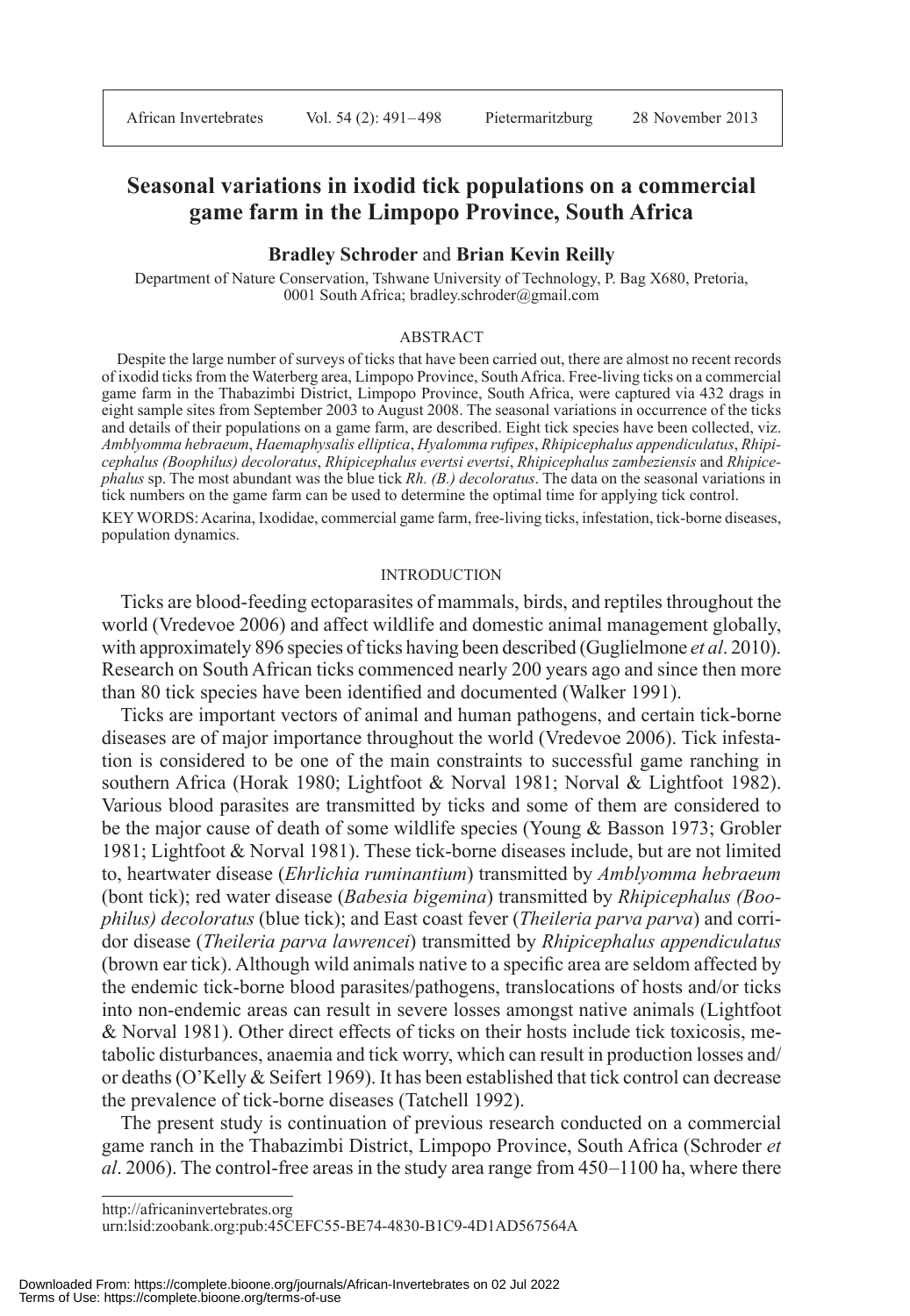are Cape buffalo *Syncerus caffer* (Sparrman, 1779), giraffe *Giraffa camelopardalis* (L., 1758), blue wildebeest *Connochaetes taurinus* (Burchell, 1823), white rhinoceros *Ceratotherium simum* (Burchell, 1817), black rhinoceros *Diceros bicornis* (L., 1758), impala *Aepyceros melampus* (Lichtenstein, 1812), kudu *Tragelaphus strepsiceros* (Pal las, 1766), waterbuck *Kobus ellipsiprymnus* (Ogilby, 1833), gemsbok *Oryx gazella* (L., 1758) and zebra (*Equus quagga burchelli*) (Boddaert, 1785).

The main tick-related problems affecting this semi-intensive commercial game ranching operation are corridor disease (theileriosis) in the buffalo and acute theileriosis in juvenile roan antelope *Hippotragus equinus* (Desmarest, 1804) (Uys, pers. comm. 2003). Despite successful breeding of roan and sable *Hippotragus niger* (Harris, 1838) antelope throughout South Africa, theileriosis is seen as one of the main causes of the high mortality rate in calves and one of the reasons for the population decline of these antelope species (Van der Vegt 2007). The Cape buffalo may be infested with exceptionally large numbers and species of ixodid ticks (Yeoman  $&$  Walker 1967); and in respect of cattle, the Cape buffalo is one of the main carriers of corridor disease.

The primary objective of this study was to describe seasonal variations in tick populations. This information can assist game ranchers in deciding upon the best time of year to apply acaricide treatment in the Thabazimbi District.

#### MATERIAL AND METHODS

### *Study Area*

The wildlife breeding farm Hoopdal KQ96 is 2210 ha and is located in the Thabazim bi district in the Limpopo Province of South Africa. It is bounded by longitudes 24°16'16.07"–24°20'43.56"S and latitudes 27°29'42.89"–27°26'57.85"E, with altitudes ranging from 993 to 1035 m. The farm consists mostly of plains (Van Staden 2002) and is located in the Thabazimbi region in the north-western corner of the Mixed Bushveld (Acocks 1988). The vegetation comprises Mixed Bushveld and Sourish Mixed Bushveld of the Savanna Biome (Low & Rebelo 1996). Rainfall during the 5-year study period amounted to a mean annual precipitation of 826.64 mm. The mean monthly minimum temperature during the study period was  $12.8^{\circ}$ C, ranging from 0.5 to 19.0 °C. The mean annual maximum temperature during the same period was 30.1 °C, ranging from 22.0 to  $40.5^{\circ}$ C.

# *Drag-sampling*

Drag-sampling with flannel strips was chosen as a means of recovering immature ticks questing on vegetation (Zimmerman & Garris 1985), using a technique described by Petney and Horak (1987). Drag-sampling was performed on a monthly basis at the same time each month  $(20<sup>th</sup>-26<sup>th</sup>)$  for five years from September 2003 to August 2008. A grassland and a woodland zone, respectively, were selected for dragging in each of the four chosen study sites. Each month, four drag procedures were carried out in the woodland areas and four drag samples were obtained in the grassland areas. The study sites were established far apart in different vegetation localities throughout the study area. Two of these sites were in semi-intensive fenced breeding camps for roan and sable antelope and two study sites were in free-roaming game areas. Ten flannel strips  $(100\times10 \text{ cm})$  were attached with Velcro tape to a 120 cm-long wooden spar. Each col lection was made by dragging the spar by a loop of rope attached at either end for a continuous distance of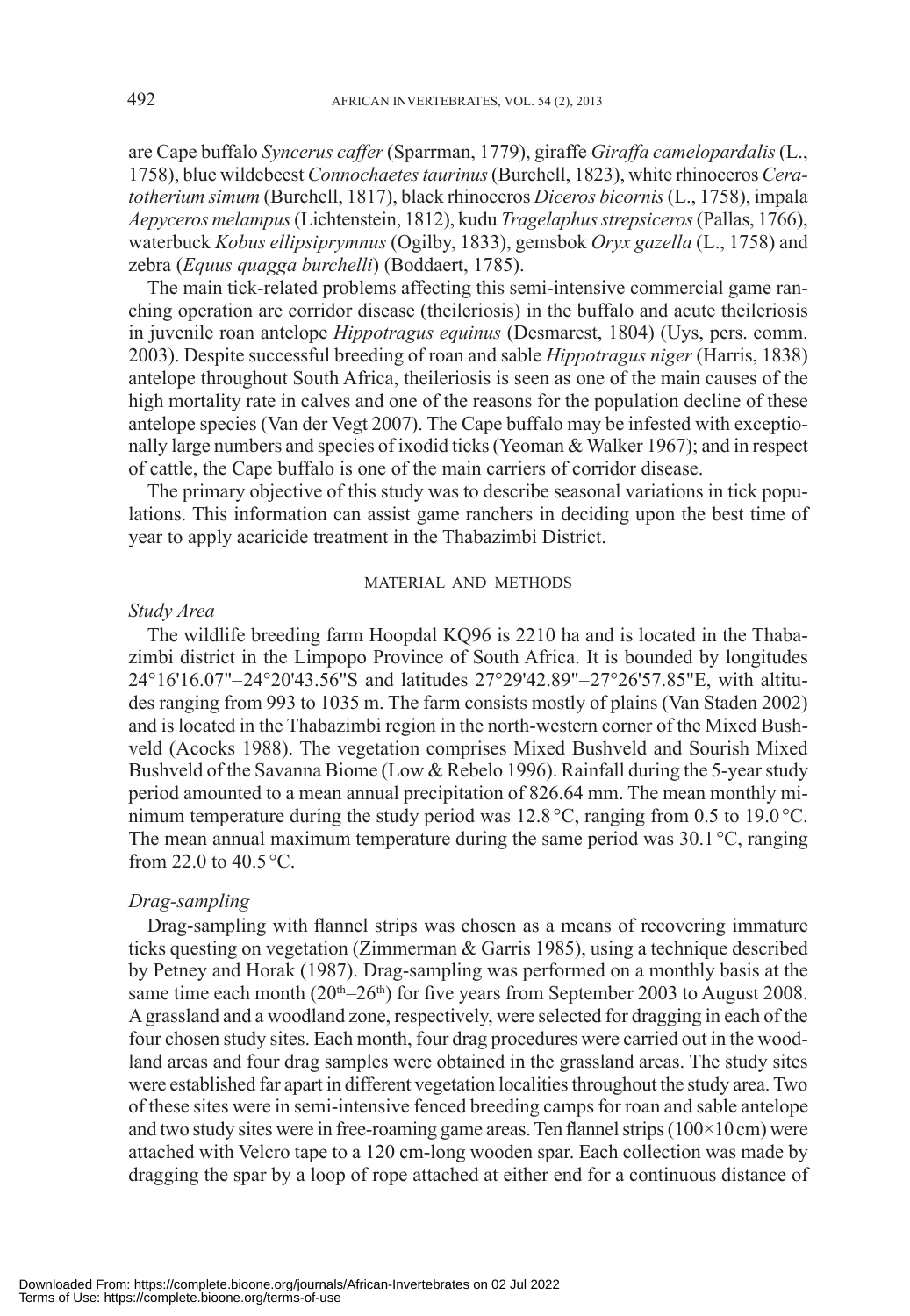| <b>Tick species</b>        | Number of ticks collected |                  |                |                                   |                         |          |                |                |                |
|----------------------------|---------------------------|------------------|----------------|-----------------------------------|-------------------------|----------|----------------|----------------|----------------|
|                            |                           |                  |                | Larvae Nymphs Males Females Total |                         | Wetter   | Drier          | Warmer         | Cooler         |
| A. hebraeum                | 1010                      | $\overline{2}$   | $\theta$       | $\Omega$                          | 1012                    | 859      | 153            | 798            | 214            |
| $Rh.$ ( $B.$ ) decoloratus | 4603                      | $\boldsymbol{0}$ | $\theta$       | $\mathbf{0}$                      | 4603                    | 1898     | 2705           | 2101           | 2502           |
| Rh. appendiculatus         | 546                       | 111              | 1              | 12                                | 670                     | 329      | 341            | 204            | 466            |
| Rh. evertsi evertsi        | 521                       | $\theta$         | $\theta$       | $\theta$                          | 521                     | 291      | 230            | 182            | 339            |
| Rh. zambeziensis           | 21                        | $\overline{2}$   | $\mathbf{0}$   | $\Omega$                          | 23                      | 4        | 19             | $\theta$       | 23             |
| Ha. elliptica              | $\theta$                  | $\theta$         | 1              | $\Omega$                          | 1                       | $\Omega$ | 1              | $\theta$       | 1              |
| Hy. rufipes                | $\overline{4}$            | $\theta$         | $\theta$       | $\Omega$                          | $\overline{\mathbf{4}}$ | 1        | 3              | $\theta$       | $\overline{4}$ |
| Rhipicephalus sp.          | $\mathbf{0}$              | $\overline{2}$   | $\mathbf{0}$   | $\theta$                          | $\overline{2}$          | $\theta$ | $\overline{2}$ | $\overline{0}$ | $\overline{2}$ |
| <b>Total</b>               | 6705                      | 117              | $\overline{2}$ | 12                                | 6836                    | 3382     | 3454           | 3285           | 3551           |
| Percentage                 | 98.08                     | 1.71             | 0.03           | 0.18                              |                         | 49.47    | 50.53          | 48.05          | 51.95          |

TABLE 1 Ticks collected on the farm Hoopdal KQ96 from September 2003 to August 2008.

300 m over the vegetation. After each drag, all the ticks were removed from the flannel strips using fine-pointed tweezers and placed in 70 % ethanol.

Because of the over-dispersed nature of ticks, the tick-drag results were logarithmically transformed  $\lceil \log(x+1) \rceil$  (Petney *et al.* 1990) on a monthly basis. The transformation to standard logarithms and not natural logarithms was chosen because the mean to variance ratio approaches one.

#### RESULTS AND DISCUSSION

Of the 6836 ticks collected, 98.08 % were larvae, 1.71 % nymphs, 0.03 % adult males and 0.18 % adult females (Table 1, Fig. 1). Eight tick species were found: *Amblyomma hebraeum* Koch, 1844; *Haemaphysalis elliptica* (Koch, 1844); *Hyalomma rufipes* Koch, 1844; *Rhi picepha lus appendiculatus* Neumann, 1901; *Rh. (B.) decoloratus* (Koch, 1844); *Rh. evertsi evertsi* Neumann, 1897; *Rh. zambeziensis* Walker, Nor val & Corwin, 1981; and *Rhipicephalus* sp. The most abundant species was *Rh. (B.) decoloratus*.

A mean number of 15.82 ticks were recovered per drag-sample per month over the 5-year study period. This is lower than the 168 ticks collected with monthly dragging in the Kruger National Park by Horak (1998), the 138 ticks collected per drag in Zambia by Zeiger *et al*. (1998), and the 80 ticks collected per drag in Hoopdal KQ96 by Schroder *et al.* (2006). Species and numbers of ticks recovered by drag-sampling depend on many factors, such as microclimatic conditions, host numbers at the site, host species favourability and host utilization of the habitat. Thus, variations are to be expected between sites and even at the same sites over the years.

There are two distinctive time periods which affect seasonal variations as regards ticks. These are the wetter (November–April) versus drier months (May–October) and the warmer (October–March) versus cooler months (April–September).

More ticks were collected in the drier/cooler months than in the wetter/warmer months (Table 1). All the identified tick species were more prevalent during the drier months,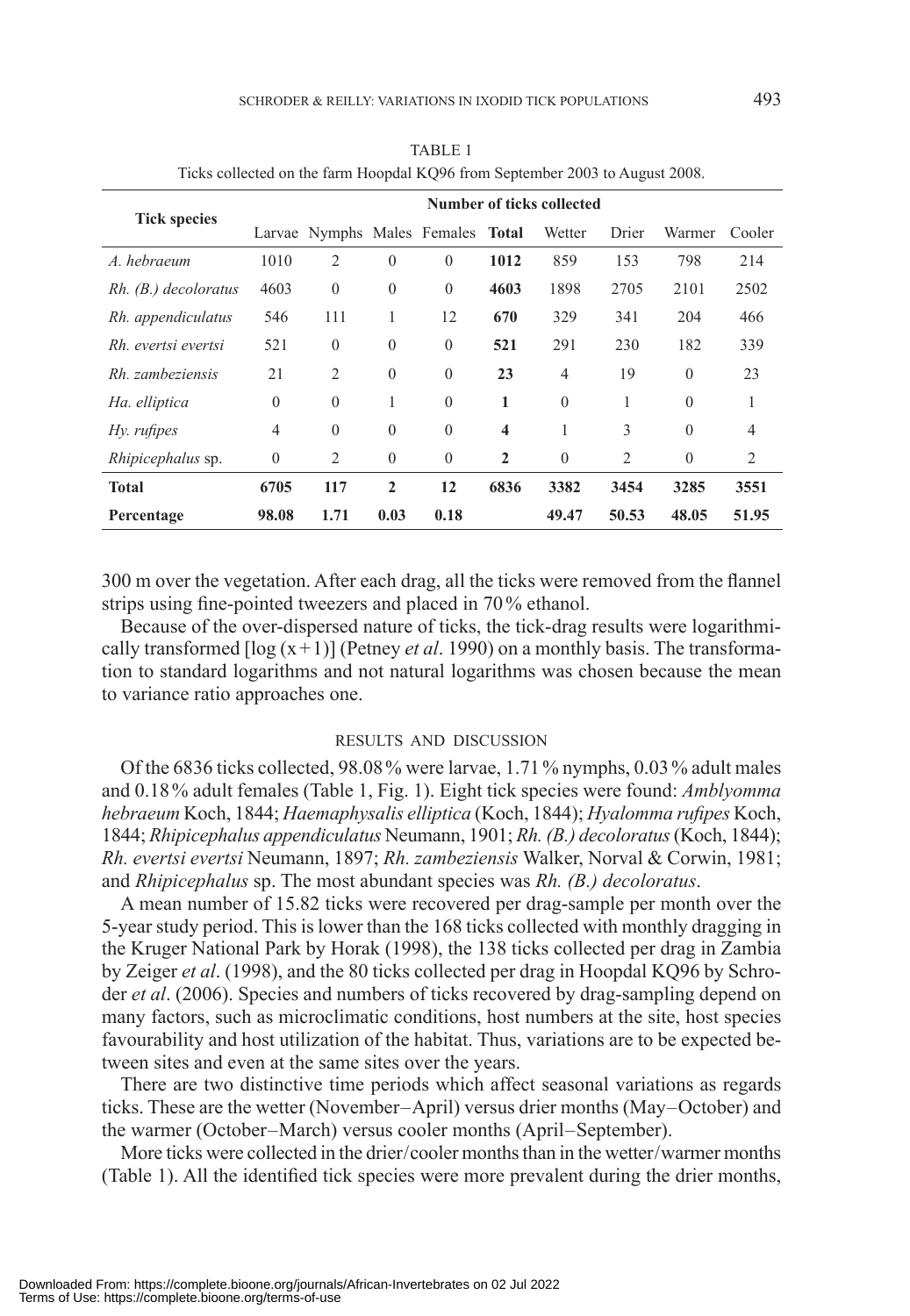

Fig. 1. Tick species and the total monthly tick numbers collected during the 5-year study period.

except for *A. hebraeum* and *Rh. evertsi evertsi*, which were more prevalent during the wetter months. The only tick species in the study area that was more prevalent during the warmer months was *A. hebraeum*.

#### *Rhipicephalus (Boophilus) decoloratus*

Larvae of *Rh. (B.) decoloratus* were present throughout the year but more prevalent in the study area during the drier and cooler months (Table 1). Of the 6836 ticks collected, 4603 (67.34 %) were *Rh. (B.) decoloratus*, which was most abundant from January to March and again from June to August (Figs 2, 3). A similar pattern of seasonality has been recorded by MacLeod (1970), Rechav (1982) and Zeiger *et al*. (1998). *Rhipicephalus (B.) de coloratus* was found in larger numbers in the woodland areas during the months with a higher temperature and was more prevalent in the grassland areas during the cooler months. This finding could be associated with the fact that during the summer months, *Rh. (B.) decoloratus* require shade, i.e. a woodland area. They also require grass for op timal survival, thus a grassland habitat in winter months (Horak *et al*. 2006). This is a one-host tick, which parasitizes ungulates (Sonenshine *et al*. 2002), and consequently it is only the larvae that will be collected from vegetation. All stages of development are found on cattle, large wild ruminants and zebras, on which animals the ticks attach to the sides of the body, dewlap, shoulders and neck.

#### *Rhipicephalus appendiculatus*

The largest numbers of *Rh. appendiculatus* larvae were collected in the drier and cooler months of the year (Table 1, Fig. 1). *Rhipicephalus appendiculatus* represented 9.80% of all the ticks collected (Table 1). *Rhipicephalus appendiculatus* is a three-host tick and its preferred hosts include cattle, Cape buffalo, eland, waterbuck and various tragelaphine antelope (Norval *et al*. 1982; Horak *et al*. 1983). *Rhipicephalus appendiculatus* is re sponsible for the transmission of corridor disease via the cattle–buffalo association (since 1989, the different forms of the parasite are referred to as *Theileria parva* buffaloassociated – buffalo to cattle transmission; and *Th. parva* cattle-associated – cattle to cattle transmission). A high infection rate of suspected *Th. parva* in the buffaloes on the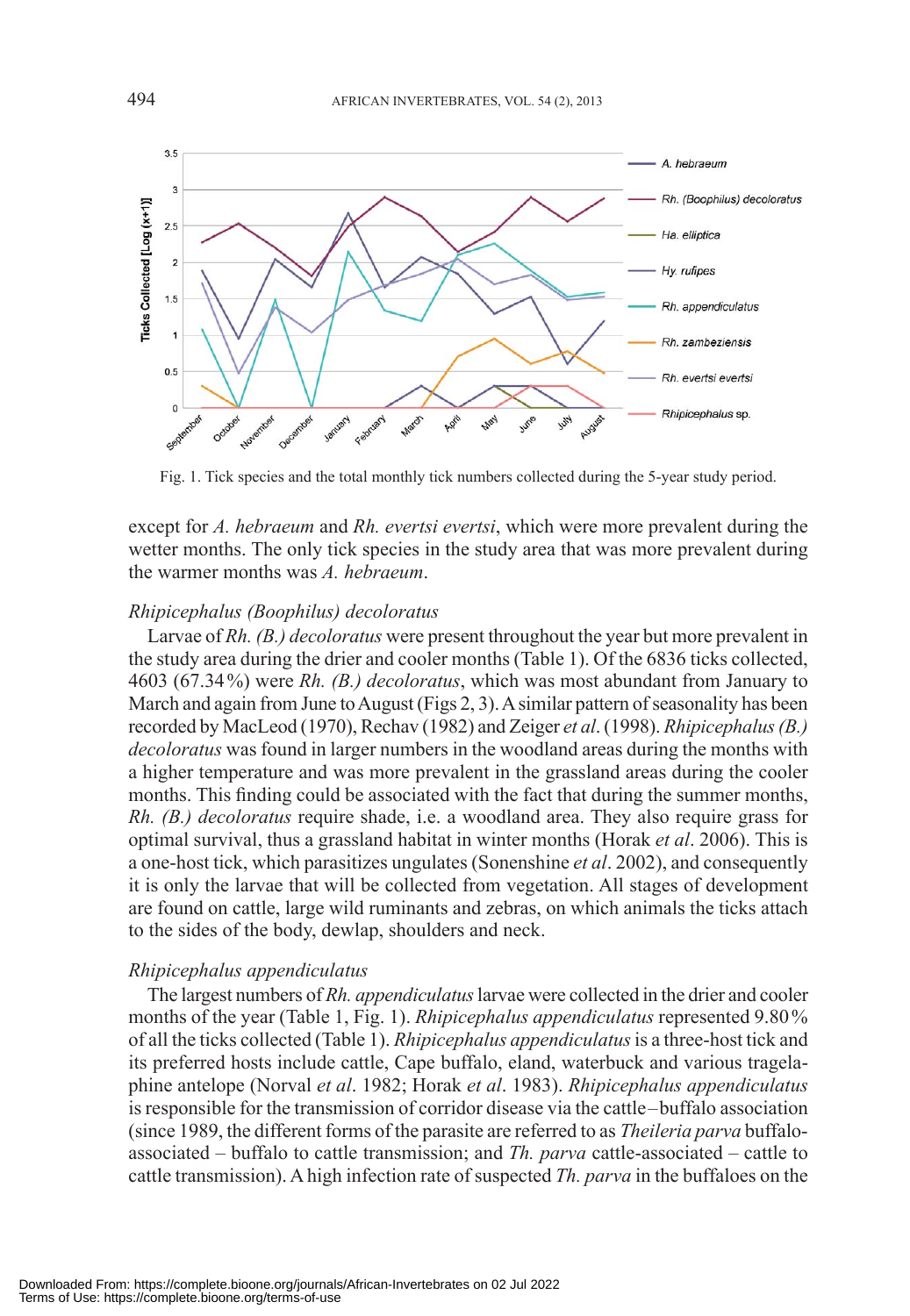

Figs 2, 3. Numbers of *Rhipicephalus (Boophilus) decoloratus* collected in wetter and drier months (2), and in warmer and cooler months (3).

farm Hoopdal KQ96 has recently been reported (Uys, pers. comm. 2003). The collection of only very few *Rh. appendiculatus* does not explain the high incidence of the disease in the resident buffalo population. This indicates a need for further studies concerning this aspect and in regard to numbers of *Rh. appendiculatus* on the game farm.

# *Rhipicephalus evertsi evertsi*

A total of 521 *Rh. e. evertsi* larvae were collected, of which the majority were present in April during the study period. This tick prefers a wetter/cooler climate (Table 1). *Rhipicephalus e. evertsi* is a two-host species and its preferred wildlife hosts include zebras and eland *Taurotragus oryx* (Pallas, 1766) (Norval 1981). This tick has been reported as transmitting *Theileria* spp. in roan antelope (Steyl *et al.* 2012).

#### *Rhipicephalus zambeziensis*

Twenty-three ticks were collected (Table 1). A survey of ixodid ticks undertaken on crested francolin *Dendroperdix sephaena* (Smith, 1836) on the farm Sandspruit in the Waterberg, showed evidence of this species being prevalent in this area (Uys & Horak 2005). Sandspruit is situated approximately 30 km from the farm Hoopdal KQ96. The mean annual rainfall and temperature as well as the altitude of the survey area all meet the requirements for a transitional habitat between *Rh. appendiculatus* and *Rh. zambeziensis.* The latter species prefers an altitude generally below 900 m, with an annual rainfall of 400–700 mm (Norval *et al*. 1982). The high rainfall during the study period could be the cause of the low numbers of *Rh. zambeziensis* collected. This was also recorded by Madder *et al*. (2005): "low rainfall favoured *Rh. zambeziensis*, whereas in years with above average rainfall, mainly *Rh. appendiculatus* were collected". Speybroeck *et al*.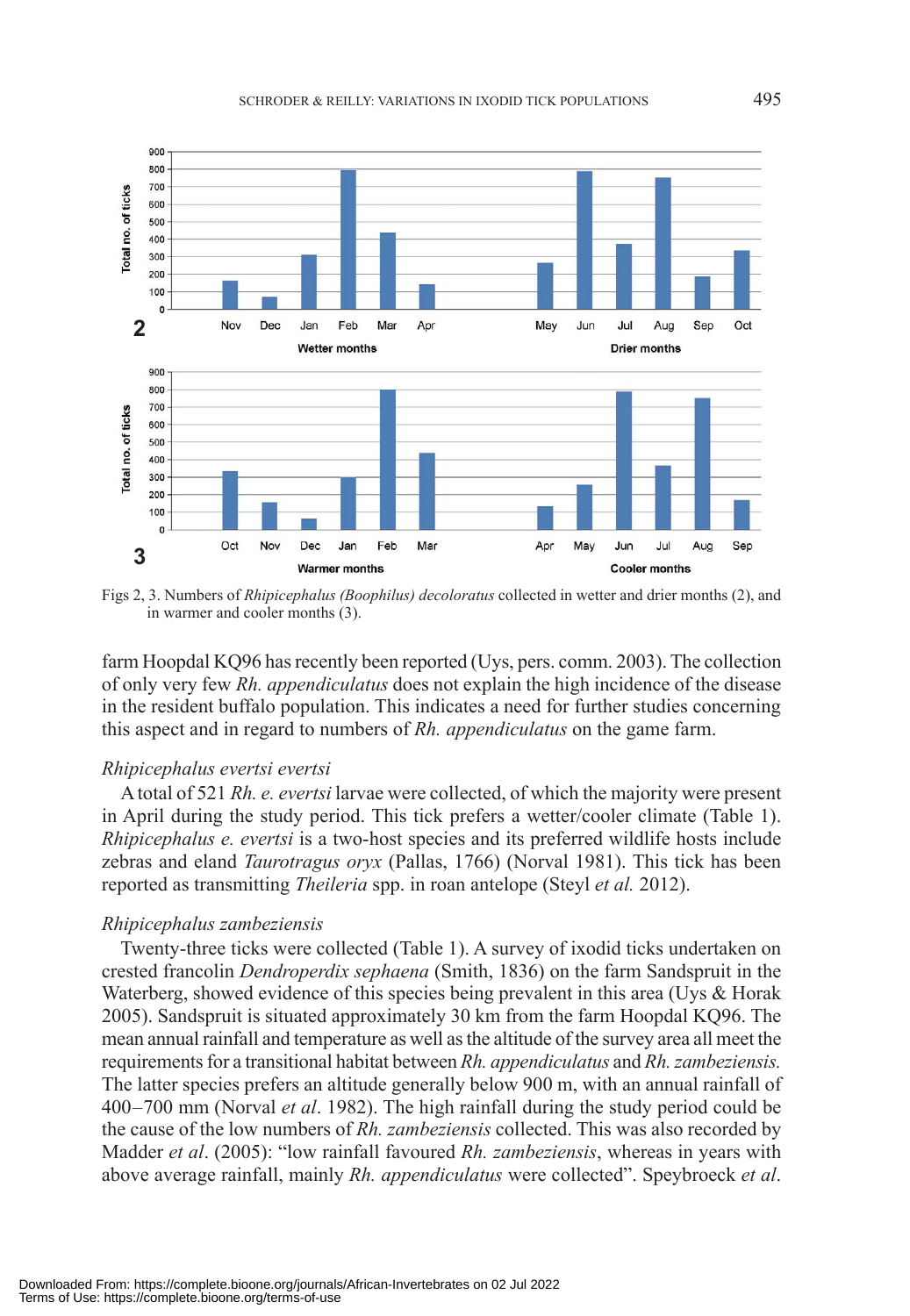(2004) collected *Rh. zambeziensis* ticks in the Swartwater area of the Limpopo Province, which shows that the species occurs in this area. *Rhipicephalus zambeziensis* is a threehost tick species and their preferred hosts include cattle, impala, lions *Panthera leo* (L., 1758) and kudu (Norval *et al.* 1982). *Rhipicephalus zambeziensis* can transmit *Theile ria parva* and other *Theileria* species.

#### *Amblyomma hebraeum*

The largest numbers of *A. hebraeum* were present during January (Fig. 1). *Amblyomma hebraeum* was the only species collected which had a preference for wetter and warmer months during the study period (Table 1). *Amblyomma hebraeum* is a three-host tick and the preferred hosts of its adults are large herbivorous mammals, including cattle, eland, buffalo, giraffe and white rhinoceros. This tick is restricted to southern Africa and is the chief vector for *Ehrlichia ruminantium*, the causative organism of heartwater in several of the tick's ruminant host species (Walker 1991).

# *Haemaphysalis elliptica*, *Hyalomma rufipes* and *Rhipicephalus* sp.

These ticks were recorded in very low numbers. They were all more prevalent in the drier and cooler months.

#### **CONCLUSIONS**

It is clearly evident that of the eight tick species collected on the game farm during the 5-year study period, seven species were more prevalent during the drier and cooler months. The only species which was more prevalent during the warmer and wetter months was *A. hebraeum*. This suggests that the best time to implement more stringent acaricide control methods in the study area would be during the drier and cooler months of the year, which would be from April to October annually. This includes control of *Rh. (B.) decoloratus*, which is present in large numbers all year round. It is not recommended that acaracides be used throughout the year as ticks have been known to become resistant to acaricides in South Africa, resulting in financial loss (Mekonnen 2002).

Tick populations should be monitored on a regular basis to determine the prevalence of ticks on game farms, which will then allow for implementation of more effective tick control measures, acaricide use and confirmation of the best times of the year to undertake tick control on individual game farms. This should result in enhanced animal productivity and financial gain.

#### ACKNOWLEDGMENTS

We would like to thank Dr A.C. Uys and Prof. I. Horak (Faculty of Veterinary Science, University of Pretoria, South Africa) for their help with the identification of the ticks. We are also grateful to two referees, who provided useful comments on the manuscript.

#### REFERENCES

ACOCKS, J.P.H. 1988. Veld types of South Africa, 3rd ed. *Memoirs of the Botanical Survey of South Africa* **57**: 1–146.

GROBLER, J.H. 1981. Parasites and mortality of sable *Hippotragus niger niger* (Harris, 1838) in the Matopos, Zimbabwe. *Koedoe* **24**: 119–123.

GUGLIELMONE, A.A, ROBBINS, R.G., APANASKEVICH, D.A., PETNEY, T.N., ESTRADA-PEÑA, A., HORAK, I.G., SHAO, R. & BARKER, S.C. 2010. The Argasidae, Ixodidae and Nuttalliellidae (Acari: Ixodida) of the world: a list of valid species names. *Zootaxa* **2528**: 1–28.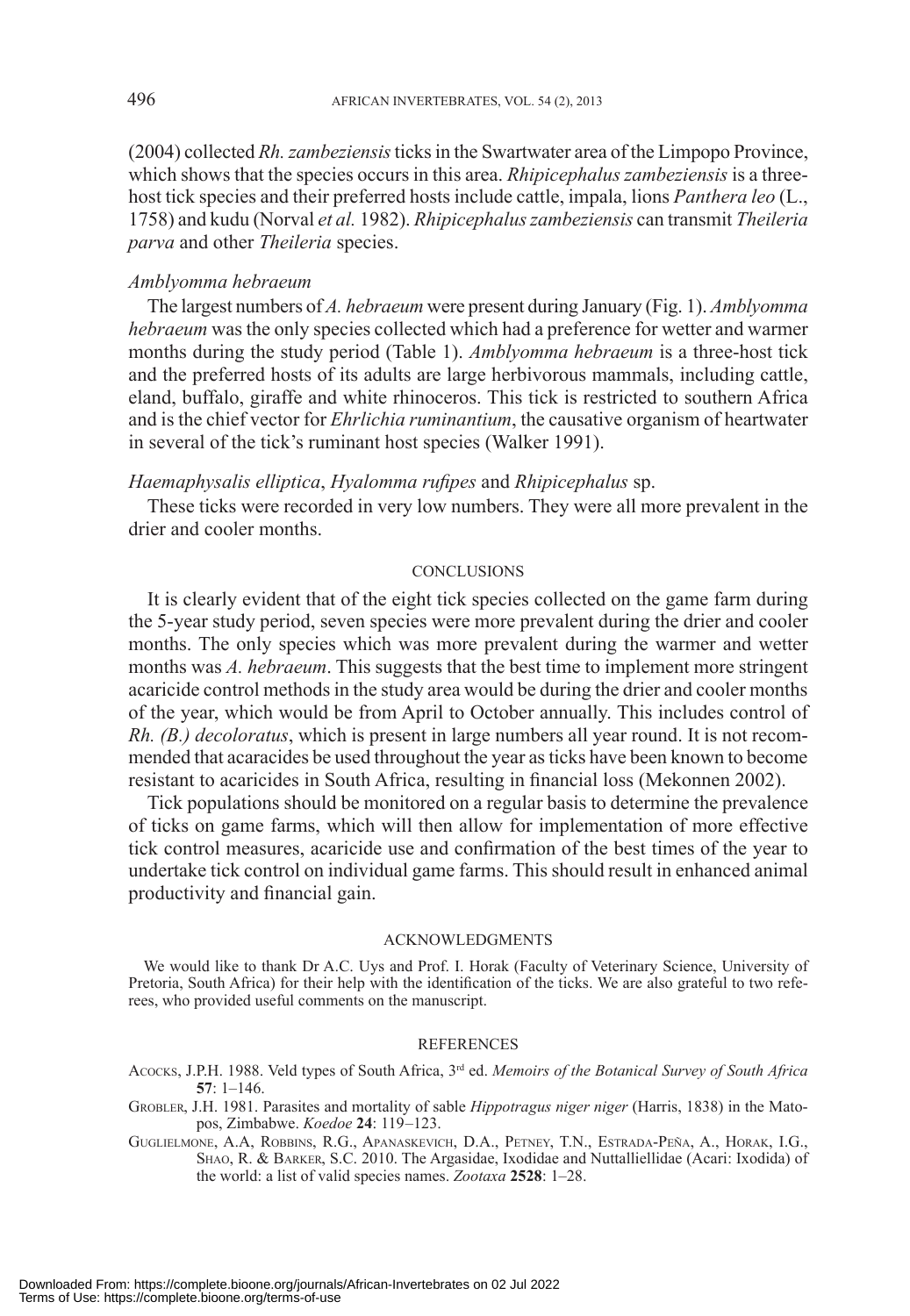- HORAK, I.G. 1980. The control of parasites in antelope in small game reserves. *Journal of the South African Veterinary Association* **51**: 17–19.
- HORAK, I.G. 1998. The relationship between ticks, hosts and the environment in the Kruger National Park, South Africa. *In*: Coons, L. & Rothschild, M., eds, *Second international conference on tick-borne pathogens at the host-vector interface: A global perspective*. Proceedings and abstracts, Kruger National Park, South Africa, 28 August –1 September 1995, vol. 2, pp. 413–426.
- HORAK, I.G., GOLEZARDY, H. & UYS, A.C. 2006. The host status of African buffaloes, *Syncerus caffer*, for *Rhipicephalus (Boophilus) decoloratus*. *Onderstepoort Journal of Veterinary Research* **73**: 193–198.
- HORAK, I.G., POTGIETER, F.T., WALKER, J.B., DE VOS, V. & BOOMKER, J. 1983. The ixodid tick burdens of various large ruminant species in South African nature reserves. *Onderstepoort Journal of Veterinary Research* **50**: 221–228.
- LIGHTFOOT, C.J. & NORVAL, R.A.I. 1981. Tick problems in wildlife in Zimbabwe. 1. The effects of tick parasitism on wild ungulates. *South African Journal of Wildlife Research* **11**: 41–45.
- Low, A.B. & REBELO, A.G., eds. 1996. *Vegetation of South Africa, Lesotho and Swaziland*. Pretoria: Department of Environmental Affairs and Tourism.
- MACLEOD, J. 1970. Tick infestation patterns in the southern province of Zambia. *Bulletin of Entomological Research* **60**: 253–274.
- MADDER, M., SPEYBROECK, N., BILOUNGA, A., HELLEPUTTE, D. & BERKVENS, D. 2005. Survival of unfed *Rhipicephalus appendiculatus* and *Rhipicephalus zambeziensis* adults. *Medical and Veterinary Entomology* **19**: 245–250.
- MEKONNEN, S. 2002. *Multi-host ticks in commercial and communal farming areas in the Eastern Cape and North-West provinces of South Africa*. Unpublished MSc thesis. Pretoria: University of Pretoria.
- NORVAL, R.A.I. 1981. The ticks of Zimbabwe. III. *Rhipicephalus evertsi evertsi. Zimbabwe Veterinary Jour nal* **12**: 31–35.
- NORVAL, R.A.I. & LIGHTFOOT, C.J. 1982. Tick problems in wildlife in Zimbabwe. Factors influencing the occurrence and abundance of *Rhipicephalus appendiculatus*. *Zimbabwe Veterinary Journal* **13**: 11–20.
- NORVAL, R.A.I., WALKER, J.B. & COLBORNE, J. 1982. The ecology of *Rhipicephalus zambeziensis* and *Rhi picephalus appendiculatus* (Acarina, Ixodidae) with particular reference to Zimbabwe. *Onderstepoort Journal of Veterinary Research* **49**: 181–190.
- O'KELLY, J.C. & SEIFERT, G.W. 1969. Relationships between resistance to *Boophilus microplus*, nutritional status, and blood composition of Shorthorn × Hereford cattle. *Australian Journal of Biological Scien ces* **22**: 1497–1506.
- PETNEY, T.N. & HORAK, I.G. 1987. *Comparative host usage by* Amblyomma hebraeum *and A*mblyomma marmoreum *(Acari, Ixodidae), the Southern African vectors of the disease heartwater*. Grahamstown: Tick Research Unit, Rhodes University; and Pretoria: University of Pretoria.
- PETNEY, T.N., VAN ARK, H. & SPICKETT, A.M. 1990. On sampling tick populations: the problem of overdispersion. *Onderstepoort Journal of Veterinary Research* **57**: 123–127.
- RECHAV, Y. 1982. Dynamics of tick populations (Acari: Ixodidae) in the Eastern Cape Province of South Africa. *Journal of Medical Entomology* **19**: 679–700.
- SCHRODER, B., UYS, A.C. & REILLY, B.K. 2006. A survey of free-living ixodid ticks on a commercial game farm in the Thabazimbi District, Limpopo province, South Africa. *Journal of South African Veterinary Association* **77**: 141–144.
- SONENSHINE, D.E., LANE, R.S. & NICHOLSON, W.L. 2002. Ticks (Ixodida). *In*: Mullen, G. & Durden, L., eds, *Medical and veterinary entomology*. Amsterdam: Academic Press, pp. 517–558.
- SPEYBROECK, N., MADDER, M., THULKE, H.H., MTAMBO, J., TIRRY, J., CHAKA, G., MARCOTTY, T. & BERKVENS, D. 2004. Variation in body size in the tick complex *Rhipicephalus appendiculatus/Rhipicephalus zambeziensis*. *Journal of Vector Ecology* **29**: 347–354.
- STEYL, J.C.A., PROZESKY, L., STOLTSZ, W.H. & LAWRENCE, J.A. 2012. Theileriosis (cytauxzoonosis) in roan antelope (*Hippotragus equinus*): field exposure to infection and identification of potential vectors. *Onderstepoort Journal of Veterinary Research* **79**: Art. 367 [1–8]. (doi:10.4102/ojvr.v79i1.367)
- TATCHELL, R.J. 1992. Ecology in relation to integrated tick management. *International Journal of Tropical Insect Science* **13**: 551–561.
- UYS, A.C. & HORAK, I.G. 2005. Ticks on crested francolins, *Francolinus sephaena*, and on the vegetation on a farm in Limpopo Province, South Africa. *Onderstepoort Journal of Veterinary Research* **72**: 339–343.
- VAN DER VEGT, D. 2007. *Roan antelope* (Hippotragus equinus). Unpublished MSc thesis. Leeuwarden, Netherlands: Van Hall Larenstein University.